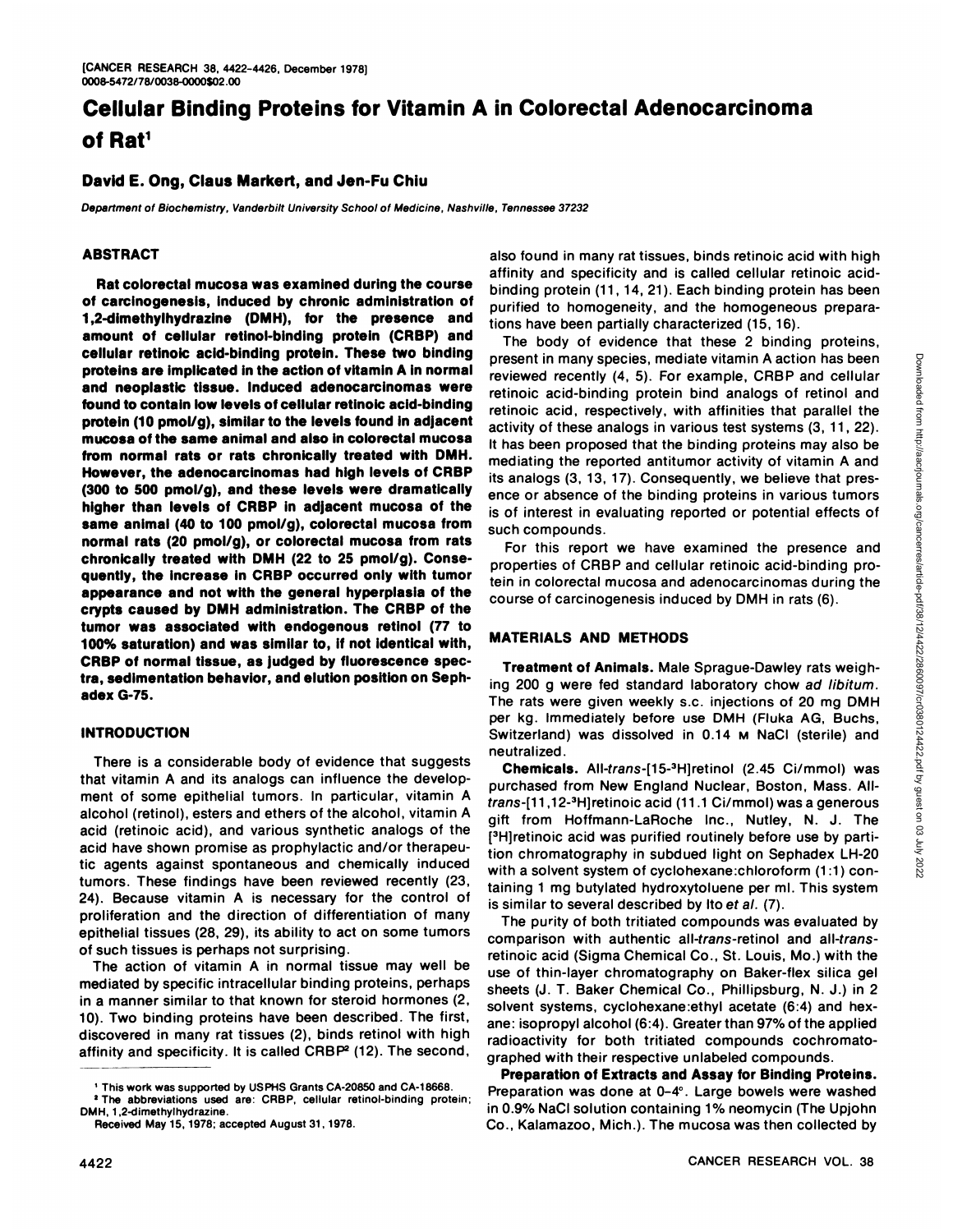scraping. Tissue was homogenized with 2 to 4 volumes of 0.05 M Tris-HCI, pH 7.5, and the supernatant liquid was collected after centrifugation at 30,000  $\times$  g. The recovered supernatant liquid was adjusted to pH 5 with 1 N acetic acid, and the precipitated protein was removed by centrifu gation at 30,000  $\times$  g. The solution was then adjusted to pH 7.5 with 1 N NaOH to provide the extract for testing. Samples of extracts were diluted to 0.3 ml with Tris-HCI buffer, pH 7.5, and then incubated at  $4^\circ$  for 4 hr with 100 pmol [3H]retinol or 20 pmol [3H]retinoic acid. Parallel incubations contained a 100-fold excess of unlabeled retinol or retinoic acid. Immediately prior to sucrose gradient centrif ugation, the incubations were treated with 0.2 ml of dex tran-coated charcoal suspension to remove free ligand, as previously described (14). Aliquots (0.2 ml) of the incuba tion mixtures were submitted to centrifugation on linear 5 to 20% (w/v) sucrose gradients in 0.05 M Tris-HCI, pH 7.5. The binding proteins were revealed in the radioactivity profile of the fractionated gradient as peaks of radioactivity in the 2S region which were abolished in the presence of excess unlabeled ligand. The radioactivity in the 2S peak (specific binding) was used to quantitate the amount of binding protein present, assuming one binding site per molecule of binding protein.

**Gel Filtration.Aliquots(1 to 2 ml) of the extractsof the** adenocarcinomas were submitted to gel filtration on a small (1.6 x 25 cm) column of Sephadex G-75, equilibrated, and run with 0.2 M NaCI in 0.05 M Tris-HCI, pH 7.6. The elution position of CRBP had been determined previously by run ning an extract of testis cytosol and monitoring for the retinol:CRBP complex by measurement of fluorescence (excitation, 350 nm; emission, 485 nm).

**Measurement of Retinol:CRBPComplex by Fluores** cence. After gel filtration as described above, the fluores cence of each fraction was determined with excitation at 350 nm and emission at 485 nm in an Aminco-Bowman spectrophotofluorometer equipped with a photon counter (American Instrument Co., Silver Spring, Md.) Each fraction was then exposed to a Blak-Ray Model xx-15 broad-spec trum UV lamp (Ultraviolet Products, Inc., San Gabriel, Calif.) for about 30 min at an intensity of 0.15 to 0.20 microwatts/sq cm, which was sufficient, from our experi ence, to destroy retinol bound to CRBPor in solution. The fluorescence was then redetermined. From the decrease in fluorescence and knowing the fluorescent yield of pure retinol:CRBP under similar conditions, the amount of re tinol:CRBP complex was calculated for each fraction. This method was verified several times by labeling of CRBP with [3H]retinol prior to gel filtration and determining the amount of retinol:CRBP present in each fraction from the recovered  $\frac{u}{2}$ <br>radioactivity. The amount of retinol:CRBP determined by radioactivity. The amount of retinol:CRBP determined by this method corresponded to the amount determined by fluorescence measurements.

#### **RESULTS**

**Induction of Carcinomas.** During the course of carcinogenesis, the large bowels showed all stages described earlier by other investigators: cell loss and inflammation 6 to 24 hr after injection (8, 25, 30); hyperplastic proliferation, lengthening of the crypts, and focal atypia, and higher

#### Vitamin A-binding Proteins in Large Bowel Cancer

vascularization during Week 4to Week 16 (1, 19, 27); finally, foci of malignant cells in the crypts of Lieberkühn and macroscopically multiple cancers starting with Week 18(1). The tumors are mostly adenocarcinomas of both the sessile and polypoid type, invasive but usually not metastasizing, the latter being the only pronounced difference to the human disease. As a very rare case, we found only one metastatic tumor (of >100) that invaded the peritoneum. This well-differentiated mucinous adenocarcinoma closely resembled the colorectal tumors histologically; necrosis could not be detected.

**Determinationof Levelsof CRBPand Cellular Retinoic** Acid-binding Protein. Extracts of tissues were examined for the presence and amount of each binding protein by su crose gradient centrifugation after incubation with either [3H]retinol or [3H]retinoic acid. Typical assays for CRBP are<br>
shown in Chart 1. The CRBP is detected as a peak of<br>
radioactivity (bound [3H]retinol) in the 2S region of the<br>
gradient. The peak is absent in the presence o shown in Chart 1. The CRBP is detected as a peak of radioactivity (bound [3H]retinol) in the 2S region of the gradient. The peak is absent in the presence of excess unlabeled retinol. As shown in the chart, the extract of the colon adenocarcinoma contained considerably more CRBP than did an extract prepared from adjacent mucosa from the same tumor-bearing animal.

Comparison of tumor tissue with other mucosa is shown in Table 1 . In all cases examined the amount of CRBP in the adenocarcinomas was considerably elevated over either adjacent colorectal mucosa from the same animal or mu cosa from a nontreated (normal) animal or a DMH-treated animal before the appearance of tumors. The highest amount of CRBP was observed in the metastatic adenocar cinoma found growing throughout the peritoneal cavity.

In contrast to CRBP no dramatic changes were observed in the content of cellular retinoic acid-binding protein in the samples examined; all had detectable cellular retinoic acid binding protein. However, the amount of cellular retinoic acid-binding protein present was near or under the amount

A

2S



E **3**

2S

B

Chart 1. Sucrose gradient centrifugation of extracts of a DMH-induced colorectal adenocarcinoma (A, equivalent to 20 mg of tissue) and of colon mucosa from the same animal  $(B,$  equivalent to 40 mg of tissue) after incubation with  $[3H]$ retinol in the absence (O) or presence ( $\bullet$ ) of a 100-fold excess of unlabeled retinol. CRBP was revealed as the peak at the 25 position of the gradient.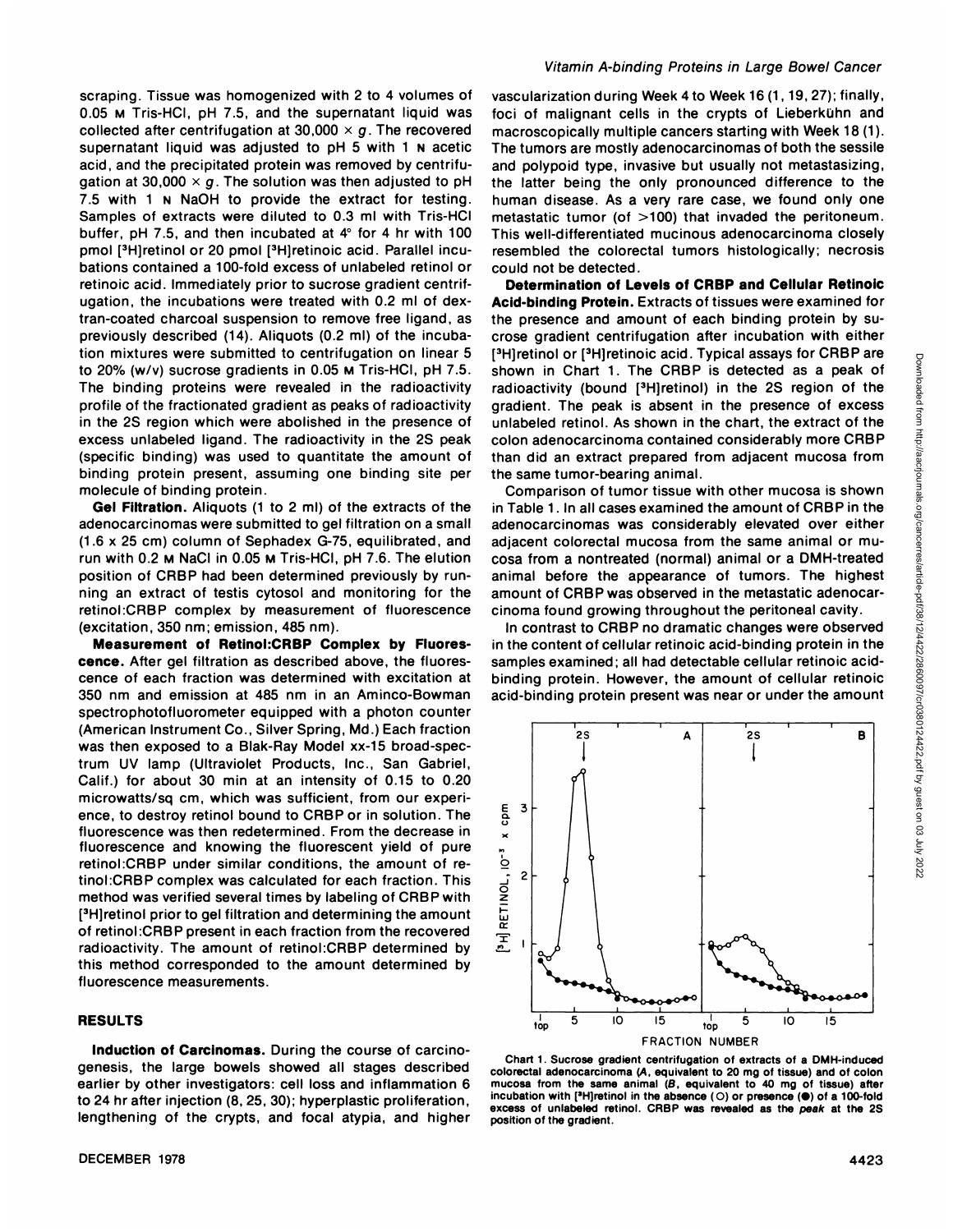| Tissue specimen                                 | Treatment   | Cellular retinoic<br>acid-binding<br>protein<br>(pmol/g) | <b>CRBP</b><br>(pmol/g) | % saturation<br>CRBP <sup>a</sup> |
|-------------------------------------------------|-------------|----------------------------------------------------------|-------------------------|-----------------------------------|
| Colorectal mucosa                               | <b>None</b> | $< 10^b$                                                 | 20                      | ND <sup>c</sup>                   |
| Colorectal mucosa                               | 6 wk DMH    | $<$ 10                                                   | 25                      | ND.                               |
| Colorectal mucosa                               | 19 wk DMH   | $<$ 10                                                   | 22                      | ND.                               |
| Induced adenocarcinoma                          | 24 wk DMH   | 10                                                       | 335                     | 95                                |
| Adjacent mucosa (same animal)                   |             | $<$ 10                                                   | 100                     | ND                                |
| Induced adenocarcinoma                          | 31 wk DMH   | 10                                                       | 340                     | 77                                |
| Adjacent mucosa (same animal)                   |             | 10                                                       | 43                      | <b>ND</b>                         |
| Metastatic adenocarcinoma found<br>growing i.p. | 28 wk DMH   | 10                                                       | 540                     | 100                               |

| Table 1                                                                                                      |
|--------------------------------------------------------------------------------------------------------------|
| Quantitation of cellular retinoic acid-binding protein and CRBP in single specimens of colorectal mucosa and |
| adenocarcinoma from representative animals during the course of carcinogenesis induced by DMH                |

Saturation of CRBP with endogenous retinol.

 $b$  <10, binding protein present at a level less than 10 pmol/g and too low for accurate quantitation by the assay method used.

*C ND, not determined.*

required for quantitation with the assay system used, and it is possible that small but significant increases in cellular retinoic acid-binding protein content occurred in the tumor tissue.

**Saturation of Cellular Retinol-binding Protein with En**dogenous Retinol. It was of interest to determine whether endogenous retinol was bound to CRBP. This was evalu ated by submitting aliquots of extracts to gel filtration on Sephadex G-75 (Chart 2) and monitoring for the character istic fluorescence of retinol bound to CRBP. As can be seen, a prominent fluorescent peak was observed at the elution position expected for CRBP. The fluorescent peak at the void volume is not retinol-like and is due to the high protein concentration in these fractions. This was estab lished by examining fluorescence excitation and emission spectra and by exposing a sample frcm each peak to broad spectrum UV for 30 min, which degrades retinol. As shown in Chart 2, the void volume fluorescence was stable to this treatment, while the fluorescence in the CRBP peak de creased. From this loss of fluorescence and knowledge of the fluorescence value for pure retinol:CRBP, it was possi ble to calculate the amount of retinol:CRBP in the extract. Coupled with the sucrose gradient assay for total CRBP, the degree of saturation of binding protein was calculated (Table 1). Only the adenocarcinomas had sufficient levels of CRBP to carry out this determination, and all showed a high degree of saturation of CRBPwith endogenous retinol. The percentage of saturation of CRBP with endogenous retinol in normal tissues, such as lung and testis, varied from 50 to 70% (D. E. Ong, unpublished data).

**Fluorescence Spectra of CRBP of the Adenocarcinoma.** The fluorescence excitation and emission spectra were determined for CRBP of the adenocarcinomas (Chart 3) after passage over the Sephadex G-75 column. The spectra obtained were quite similar to those determined for pure retinol:CRBP complex (15). Again, after exposure to broad spectrum UV, the characteristic spectra were lost, as would be expected.



carcinoma on a small (1.6 x 25 cm) column of Sephadex G-75. Protein was monitored at 280 nm (+). Fluorescence was monitored at 485 nm with excitation at 350 nm  $(O)$ . The fluorescences of Fractions 25 and 42 were redetermined ( $\bullet$ ) after exposure to UV for 30 min.

## **DISCUSSION**

Previously reported examples of changes in binding pro tein content with spontaneous or chemically induced tu mors have shown dramatic increases in the level of cellular retinoic acid-binding protein in tumor versus normal tissue (3, 17). In contrast, in our examination of colon adenocar cinomas induced by DMH we did not find significant in creases in cellular retinoic acid-binding protein when compared to adjacent, apparently normal mucosal tissue or when compared to colorectal mucosa from untreated ani mals. However, when the same tissues were assayed for CRBP, the adenocarcinomas contained much higher amounts than did these other tissues. When mucosa was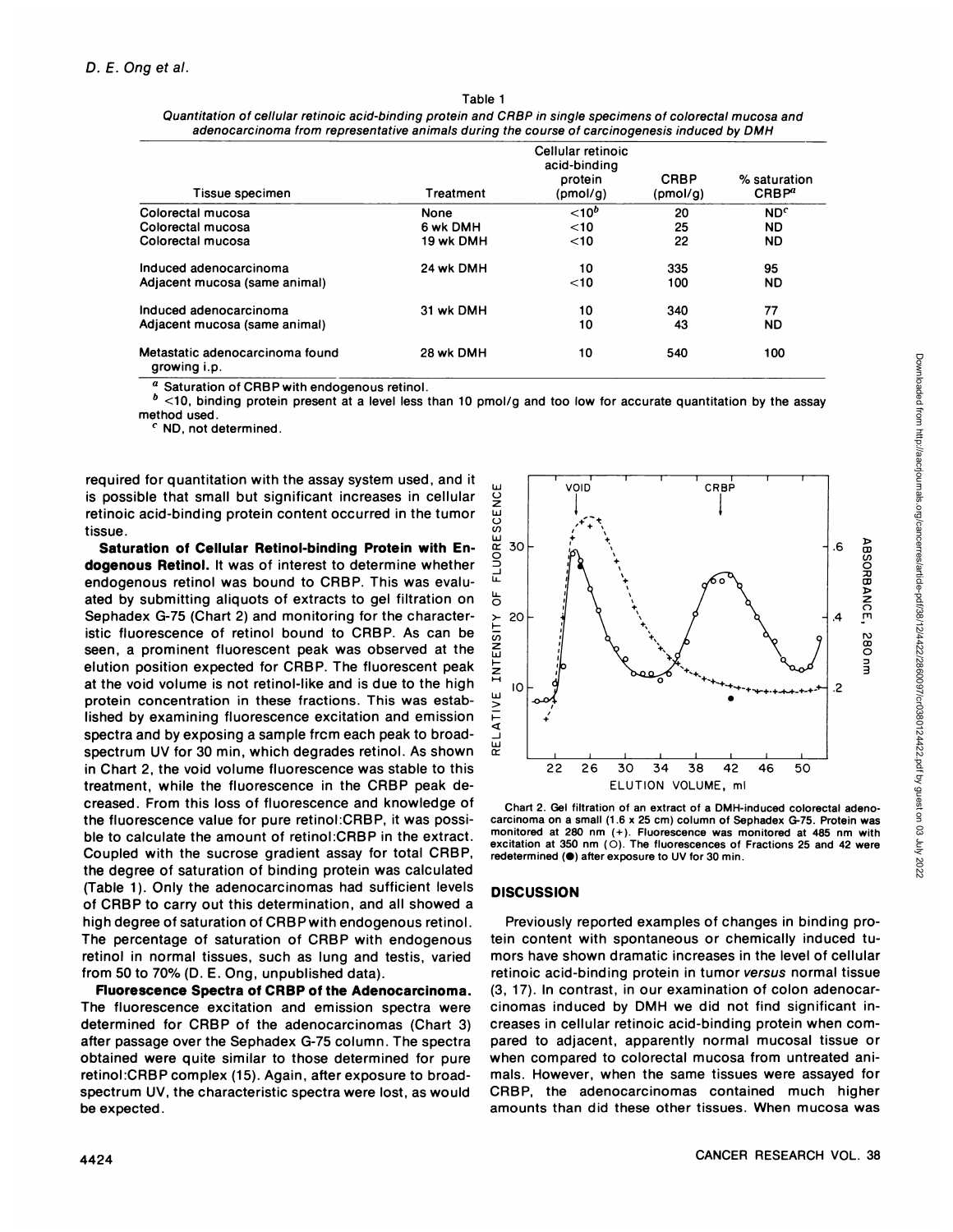

Chart 3. The fluorescence excitation (A) and emission (B) spectra of example and the spectra of example  $(4)$  and Fraction 42 (see Chart 2). The spectra were determined before (after (- - - -) treatment with UV. Excitation was at 350 nm for the emission spectrum. Emission was monitored at 485 nm for the excitation spectrum.

examined during the course of treatment with DMH but before the appearance of tumors, no increase in CRBP levels over normal (untreated) mucosa was observed. Somewhat higher levels of CRBP were observed in appar ently normal mucosa from tumor-bearing animals. This may be due to the presence of foci of tumors too small to be determined macroscopically. In general, the results suggest that the rise in CRBP is not a gradual process during DMH treatment and does not precede the appearance of the tumor but occurs only in the tumor tissue. In particular, no increase occurred in association with the general hyperpla sia of the crypts caused by DMH administration.

In normal tissue CRBP carries endogenous retinol (11, 18). If the animal is made deficient in vitamin A, the binding protein is depleted of the retinol although the level of the binding protein does not change (18). This implies that the active form in normal tissue is the retinol:CRBP complex rather than CRBP alone. Several investigators have re ported that the retinol content of DMH-induced colon ade nocarcinomas (9) or transplanted jejunal adenocarcinoma (26) was low when compared with normal mucosal tissue. This raised the possibility that the tumor tissue may not have sufficient retinol to maintain appropriate levels of the presumed active form retinol:CRBP. However, we found that the CRBP recovered from the induced adenocarcinomas was almost fully saturated with endogenous retinol and comparable, if not higher in saturation, to CRBP in normal tissues.

When retinol binds to CRBP, the protein imposes con straints on the conformation of the retinol which leads to a considerably altered absorption spectrum and fluorescence excitation spectrum. Forexample, CRBP-bound retinol has an excitation maximum at 350 nm compared with 325 nm for retinol in ethanolic solution (15, 18). The endogenous retinol:CRBP complexes from the adenocarcinomas exam med here showed this same spectrum as reported for purified CRBP with all-trans-retinol (15). This would suggest that CRBP from the adenocarcinomas is quite similar to, if not identical with, CRBP from normal tissue and capable of normal function.

Rogers et al. (20) found that high levels of retinyl palmi tate in the diet (sufficient to raise serum levels of vitamin A and inhibit growth of the animal) provided little or no protective effect against DMH induction of colon adenocar cinoma compared with normally nourished rats. If protec tive effects, found in other systems for high doses of retinol or retinyl esters, are mediated by CRBP, the lack of such protection in this system may be due to the fact that the CRBP in these tumors is already nearly saturated with retinol in the normally nourished animal. Consequently, the to the diet would not significantly affect the degree of saturation of CRBP with retinol. Of course, this point applies only if the antitumor effects are mediated by CRBP.

addition of pharmacological amounts of retinol or its esters<br>
to the diet would not significantly affect the degree of<br>
saturation of CRBP with retinol. Of course, this point<br>
applies only if the antitumor effects are medi This does not address the possibility that retinoic acid or its analogs might show some protective effect. Newberne and Suphakarn (9) have presented preliminary evidence that dietary supplementation with 13-cis-retinoic acid re duced the incidence of DMH-induced colon tumors in rat. Since cellular retinoic acid-binding protein was found to be present in the DMH-induced adenocarcinomas of this study, it may be mediating the antitumor effect of the 13-cis retinoic acid, known to bind well to cellular retinoic acid binding protein (5).

#### **ACKNOWLEDGMENTS**

We thank Dr. Lowell W. Rogers for helpful discussion and histopatholog ical examination of the bowel tissues. The skillful technical assistance of Connie Turvy and W. Decha-Umphai is gratefully acknowledged.

#### **REFERENCES**

- 1. Barkla, D. H., and Tutton, P. J. M. Surface Changes in the Descending Colon of Rats Treated with Dimethylhydrazine. Cancer Res., 37: 262- 27i, 1977.
- 2. Bashor, M. M., Toft, D. O., and Chytil, F. In Vitro Binding of Retinol to Rat-Tissue Components. Proc. NatI. Acad. Sci. U. S., 70: 3483-3487, 1972.
- 3. Chytil, F., and Ong, D. E. Mediation of Retinoic Acid-Induced Growth and Anti-tumor Activity. Nature, 260: 49-51, 1976.
- 4. Chytil, F., and Ong, D. E. Cellular-Binding Proteins for Compounds with Vitamin A Activity. In: B. W. O'Malley and L. Birnbaumer (eds.), Recep tors and Hormone Action Vol. 2, pp. 573-59i . New York: Academic Press, 1978.
- Chytil, F., and Ong, D. E. Cellular Vitamin A Binding Proteins. Vitamins Hormones, in press, 1978.
- 6. Druckrey, H., Preussmann, A., Matzkies, F., and Ivancovic, 5. Selektive Erzeugung von Darmkrebs bei Ratten durch 1,2-Dimethylhydrazin. Naturwissenschaften, 54: 285-296, 1967.
- 7. Ito, Y. L., Zile, M., Ahrens, H., and DeLuca, H. F. Liquid-Gel Partition<br>Chromatography of Vitamin A Compounds; Formation of Retinoic Acid from Retinyl Acetate in Vivo. J. Lipid Res., 15: 517-524, 1974.
- 8. Loehrs, U., Wiebecke, B., and Eder, M. Morphologische und autoradi ographische Untersuchung der Darmschleimhautveraenderungen nach einmaliger Injektion von 1,2-Dimethylhydrazin. Z. Ges. Exp. Med., 151: 297-307, 1969.
- 9. Newberne, P. M., and Suphakarn, V. Preventive Role of Vitamin A in Colon Carcinogenesis in Rats. Cancer, 40: 2553-2556, 1977.
- 10. O'Malley, B. W., and Means, A. P. Female Steroid Hormones and Target Cell Nuclei. Science, 183: 610-620, 1974.
- 11. Ong, D. E., and Chytil, F. Aetinoic Acid-binding Protein in Rat Tissue. J. Biol. Chem., 250: 6113—6117, 1975.
- 12. Ong, D. E., and Chytil, F. Specificity of Cellular Retinol-Binding Protein for Compounds with Vitamin A Activity. Nature, 255: 74-75, 1975.
- 13. Ong, D. E., and Chytil, F. Presence of Cellular Retinol and Aetinoic Acid